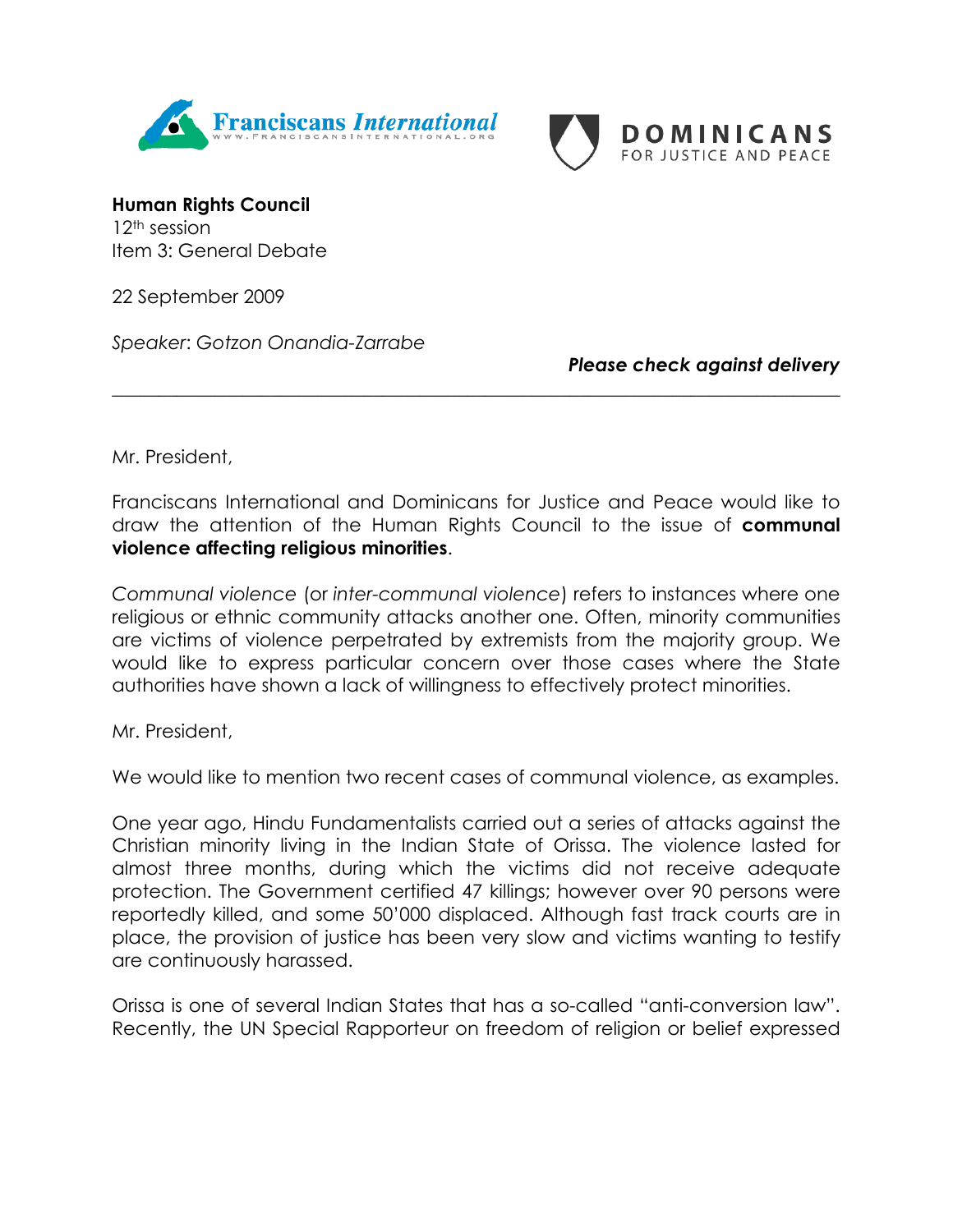concern "that such legislation might be perceived as giving some moral standing to those who wish to stir up mob violence."1

In Pakistan, the violent events in Gojra on 1 August led to seven victims, including four women and two children who were burned to death; moreover, 70 houses were looted and destroyed. Police authorities were reluctant to react to the plight of the minority and take effective steps to prevent the escalation of violence.

Pakistan's blasphemy laws have been found to propagate violence against religious minorities. Accusations and violent attacks are often based on unsubstantiated allegations that lead to human rights violations against religious minorities. In most incidents, no investigation followed an accusation, thus rendering such laws open to widespread abuse by non-State actors who feel entitled to operate using them as justification for their actions.<sup>2</sup>

Mr. President,

We believe that the Human Rights Council should pay more attention to instances of communal violence, wherever they occur, and regardless of which community is targeted.

- 1. We would like to recommend that the Council urges States to:
	- o **Provide protection** to members of minority groups who come under attack and who suffer discrimination;
	- o **Investigate** cases of communal violence and ensure that persons involved in the planning and the carrying out of violence are **brought to justice**. This includes implementing adequate **witness protection** programs and give adequate **compensation** to victims.
- 2. The Council should also request States to:
	- o Take the necessary measures to **address the root causes** of such violence, by encouraging inter-communal dialogue and local peace committees, with representatives from the various communities; and
	- o **Repeal the laws that discriminate religious minorities or that contribute to create a climate of suspicion and hatred**.

<sup>&</sup>lt;sup>1</sup> Report of the Special Rapporteur on Freedom of Religion or Belief, Mission to India, A/HRC/10/8/Add.3, §70.

<sup>2</sup> After reviewing Pakistan's State party report in 2009 the **CERD Committee** 'expressed its concern about reported infringements of the right to freedom of religion and the risk that blasphemy laws may be used in a discriminatory manner against religious minority groups, who may also be members of ethnic minorities' and 'recalled state party's obligations on freedom of thought, conscience and religion' (CERD\C\PAK\CO\20, Para 19).